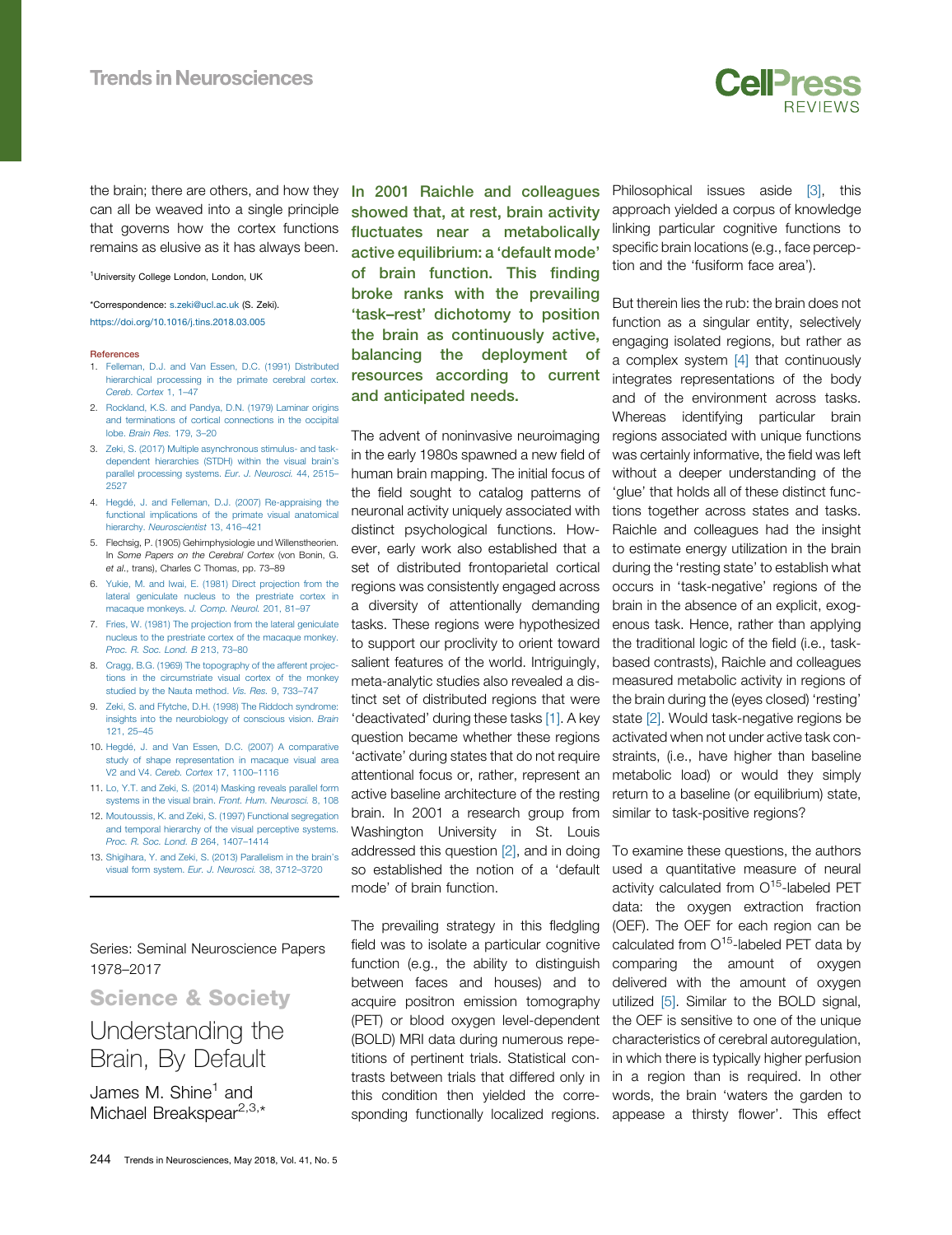

causes an increase in the proportion of oxygenated hemoglobin in the blood (hence, an increase in the BOLD signal) and a decrease in the proportion of oxygen utilized by the neural tissue (hence, a decrease in the OEF). OEF is hence sensitive to transient changes in local perfusion. A companion measure also derived from  $O^{15}$ -labeled PET data, cerebral blood flow (CBF), reflects local gross metabolic load.

Strikingly, Raichle and colleagues [\[2\]](#page-3-0) showed that regional OEF during the resting state was homogeneous across the brain (Figure 1, top row). That is, most regions were at their intrinsic equilibrium. Specific interrogation of the cortical regions that exhibited reductions in activity during the performance of cognitive tasks (midline areas in the posterior cingulate and precuneus and in the medial prefrontal cortex) again showed no evidence of an OEF that was distinct from the rest of the brain. That is, these regions (along with the rest of the gray matter) were not activated by resting equilibrium.

In contrast to regional OEF, there was substantial regional variability in patterns of CBF across the brain (Figure 1, bottom row). Crucially, resting-state PET acquisition revealed a particular signature of regional blood flow, with relatively high perfusion in the midline frontal and parietal cortex along with the insula and lateral cerebellum (Figure 1). So, although these regions were at their equilibrium, they were nonetheless drawing a larger amount of baseline blood flow. Importantly, these patterns included the set of regions that had been shownto consistently deactivate during the suite of goal-directed cognitive tasks [\[1\]](#page-3-0). The combined results of the study (OEF + CBF) thus showed that, while all regions in the brain were essentially at their intrinsic equilibrium, that set point was spatially inhomogeneous, with a set of regions furnished with sufficiently rich blood supply to facilitate higher metabolic turnover even when at equilibrium. Althoughthe activity of



### **Trends in Neurosciences**

Figure 1. The Default Mode of the Resting Brain. Top: Oxygen extraction fraction (OEF) during rest. Note the relatively homogeneous pattern across the brain (with an increase in the bilateral occipital cortex, consistent with less visual cortex activity in the 'eyes-closed' acquisition). Bottom: Blood flow during rest. Note the higher signal intensity in the midline frontal and parietal regions, along with the insula and cerebellum. Adapted, with permission, from [2].

state but were effectively at their metabolic these regions was transiently lower during attentionally demanding cognitive tasks, they were nonetheless metabolically active during rest: not activated, but rather at equilibrium: 'We posit that areas decreasing their activity in this manner may be tonically active in the baseline state, as distinguished from areas that are transiently activated in support of varying goal-directed activities'.

> The authors had thus found evidence for what they coined as a default mode of brain function: an energetic 'baseline level of local neuronal activity' to which all brain regions return when not engaged in an attentionally demanding external task. This pattern established an 'equilibrium . . . between the local metabolic requirements necessary to sustain a long-term modal level of neural activity and the level of blood flow in a particular region' that presumably affords equal attention to interoceptive and broader exteroceptive context, thus simultaneously refining models and priming to new stimuli. Importantly, this concept aligned elegantly with concepts espoused by William James, suggesting an intriguingly link between brain imaging and psychological theory.

> Here was evidence of a system of regions that is metabolically active while we are at rest, with eyes closed, and alone with our thoughts. Somewhat more speculatively: could this pattern somehow reflect the neural correlates of the perception of 'self'? Or was it simply a physiological signature of the brain processes characterizing the 'untethered mind'? The possibilities seemed almost endless and in many ways have been the driving force behind the explosion of resting-state fMRI studies, which now occupy a substantial portion of current functional neuroimaging activity.

> The authors of the 2001 paper favored a somewhat differed picture. In their interpretation the authors drew on the function of these regions inferred from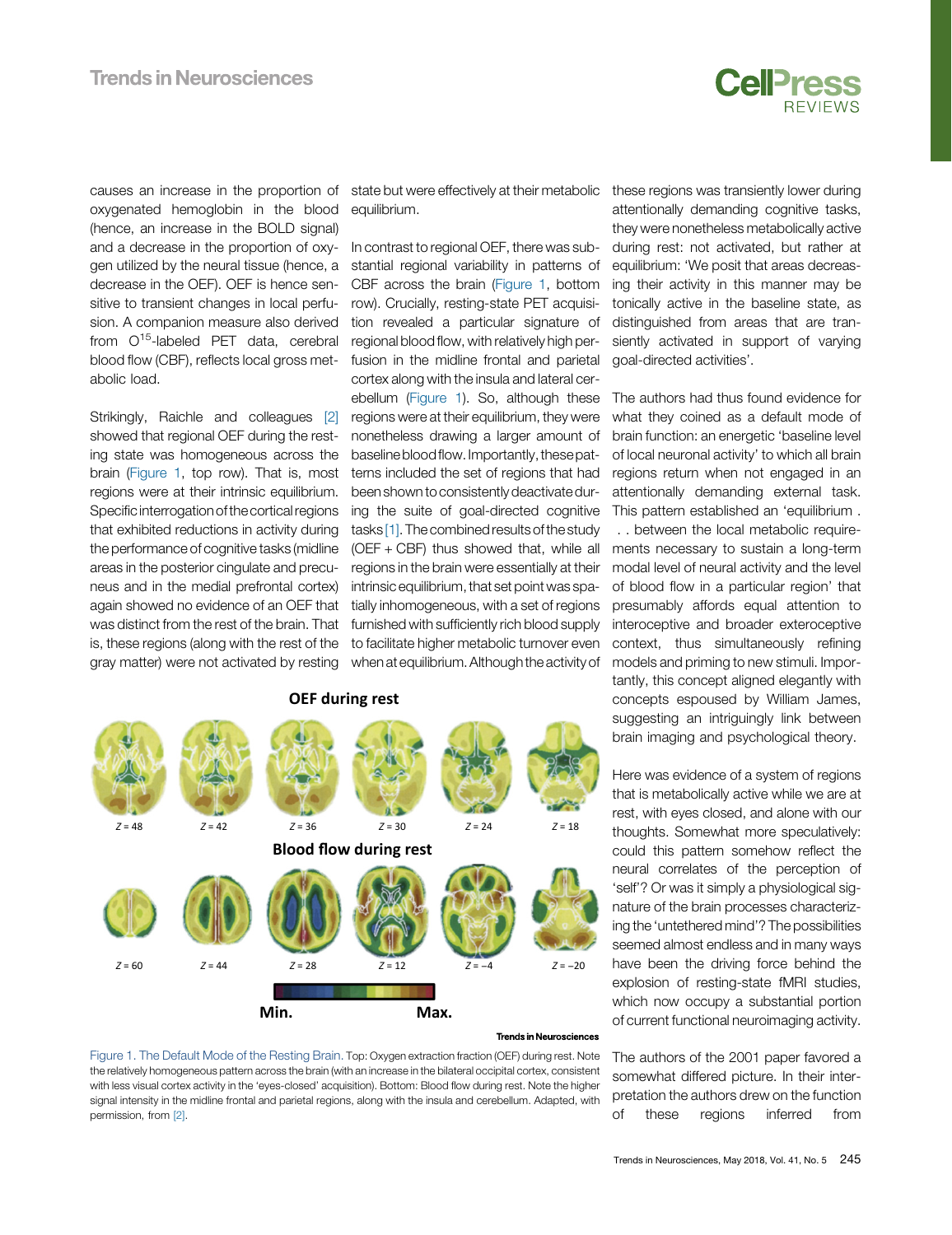

<span id="page-2-0"></span>electrophysiological recordings as well as their involvement in stroke, psychosis, and dementia. Raichle and colleagues suggested that these regions act in a role more consistent with a 'sentinel' function, where information 'broadly arising in the external and internal milieu is gathered and evaluated'. Thereby, the signals for items of interest and/or danger are assessed [\[2\]](#page-3-0). Thus, the posterior cingulate cortex and adjacent precuneus can be posited as a 'tonically active region of the brain that may continuously gather information about the world around, and within, us', pausing when attention is drawn to a particularly salient stimulus.

With the notion of a default mode now established, the constellation of areas deactivated across tasks but at equilibrium at rest became known as the 'defaultmode network'. A few years later, members from the same team showed that the resting fMRI time series from the same regions were anticorrelated with respect to regions typically associated with externally focused attention (i.e., the dorsal attention network) [\[6\],](#page-3-0) providing tentative evidence for a functional dissociation similar to the one described in their original manuscript. However, a more nuanced view of the 'default' regions has subsequently emerged: many of the defaultmode regions are in fact recruited during task execution, providing the tasks mandate specific processes, including future prospection, autobiographical reasoning, or episodic recall [\[7\]](#page-3-0). Notably, these observations remain consistent with the original default-mode proposal, given the salience of these processes to sentinel functioning.

The identification of the default mode overlapped historically with broader developments that repositioned the brain as a complex, dynamical system. Placing the default-mode network within this context has been the subject of intense research. For instance, graph-theoretical analyses of resting-state functional connectivity reveal that the default-mode network is enriched with high-degree structural and functional hub regions [\[8\]](#page-3-0), suggesting that default-mode regions may act as information-processing way stations for a distributed network of cortical regions. Other studies have shown that, in contrast to primary processing regions that 'refresh' on the order of milliseconds, the regions of the default network exhibit a relatively long information-processing timescale, tracking information on the order of seconds [\[9\].](#page-3-0) Computational modeling research aligns well with these results and has led to the suggestion that default regions may provide a stabilizing effect over information processing at relatively fast timescales [\[10\]](#page-3-0), forming the basis of a hierarchical temporal system that can coordinate activity over multiple timescales. How these fluctuations coincide with fast cortical activity – including 'up' and 'down' states that occur on the order of milliseconds – is a fascinating question for future research.

All major scientific paradigms that are initially heralded with glory invariably attract caveats and controversies. Critics of the default mode argue that its core simplicity is also its Achilles' heel; namely, that the unconstrained nature of resting-state acquisitions limits firm cognitive interpretation and that inferences drawn from functional studies of the default-mode regions in task-related fMRI are vulnerable to reverse inference when applied to resting-state acquisitions (e.g., [\[11\]](#page-3-0)). In (partial) response to this critique, considerable research has documented the importance of spontaneous (pre-task) brain states on task performance [\[12\].](#page-3-0) The field of resting-state fMRI is also beset with technical challenges and controversies [\[13\],](#page-3-0) including around issues such as the impact of global signal regression, head motion, and physiological confounds. Interestingly, the original paper – by deriving its outcomes of interest from quantitative  $O^{15}$ -labeled PET – was able to eschew many of these problems (although comparable controversies did arise regarding the initial use of  $O^{15}$ labeled PET as a measure of neuronal activity [\[5\]\)](#page-3-0). Finally, the notion of restingstate cortical activity as being in equilibrium has been challenged by recent work on the non-stationary nature of resting-state cortical activity [\[14\]](#page-3-0), with empirical and computational analyses highlighting instead a dynamic landscape that includes metastability, multistability, and criticality in its portfolio [\[15\]](#page-3-0). However, the slow timescale of PET would effectively average out such dynamics: this slow metabolic equilibrium is consistent with the time invariant 'ergodic' measures of such fast dynamics.

By any metric, the 2001 manuscript by Raichle and colleagues [\[2\]](#page-3-0) has been overwhelmingly influential and important. Seventeen years later, the paper still harnesses an impressive volume of citations, directing clinical applications and computational assays. The ideas in the paper reinvigorated discussions on a 'Jamesian' view of the brain, defined new fields, and formed the basis of important questions that still resonate with scientists almost two decades after its publication. As a new generation of researchers grapples with and dissects the default mode of the brain, a close look suggests that it is well worth revisiting the quantification, nuances, and speculations of the original paper.

## Acknowledgments

M.B. acknowledges the support of the National Health and Medical Research Council (118153, 10371296, 1095227) and the Australian Research Council (CE140100007). The authors thank Luca Cochi, Christine Guo, Paul Cumming, and Kaylena Ehgoetz Martens for comments on the manuscript.

<sup>&</sup>lt;sup>1</sup>The University of Sydney, Sydney, NSW, Australia <sup>2</sup>QIMR Berghofer Medical Research Institute, Brisbane, QLD, Australia

<sup>3</sup> Metro North Mental Health Service, Brisbane, QLD, Australia